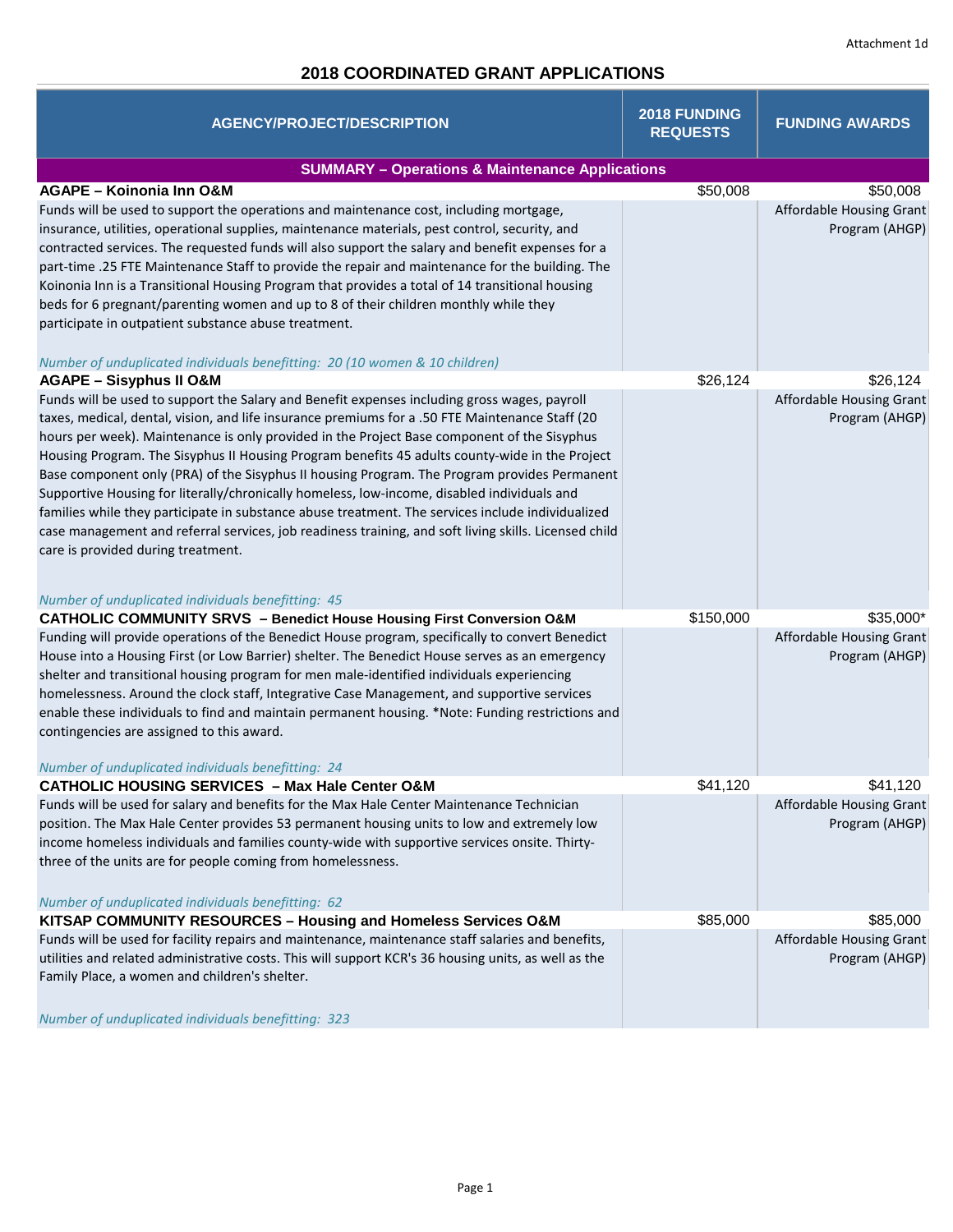| <b>AGENCY/PROJECT/DESCRIPTION</b>                                                                                                                                                                                                                                                                                                                                                                                                                                                                                                                                                                                                                                                                                                                                                          | 2018 FUNDING<br><b>REQUESTS</b> | <b>FUNDING AWARDS</b>  |  |  |
|--------------------------------------------------------------------------------------------------------------------------------------------------------------------------------------------------------------------------------------------------------------------------------------------------------------------------------------------------------------------------------------------------------------------------------------------------------------------------------------------------------------------------------------------------------------------------------------------------------------------------------------------------------------------------------------------------------------------------------------------------------------------------------------------|---------------------------------|------------------------|--|--|
| <b>SUMMARY - Capital Housing Applications</b>                                                                                                                                                                                                                                                                                                                                                                                                                                                                                                                                                                                                                                                                                                                                              |                                 |                        |  |  |
| <b>COMMUNITY FRAMEWORKS - Built in Bremerton 4</b>                                                                                                                                                                                                                                                                                                                                                                                                                                                                                                                                                                                                                                                                                                                                         | \$400,000                       | \$246,651.20           |  |  |
| HOME funds will be used to provide Down Payment Assistance (DPA) and to pay administrative<br>costs of the Built in Bremerton program such as marketing, intake, lending, and sales<br>coordination. Built in Bremerton is a homeownership program in which Community Frameworks<br>acquires, rehabs and sells homes to low income buyers. Buyers obtain a private first mortgage, do<br>sweat equity and are offered HOME and other deferred down payment loans for affordability.<br>Health, safety, energy, exterior improvements upgrade the home and improves the<br>neighborhood.<br>Number of unduplicated individuals benefitting: 10                                                                                                                                              |                                 | City of Bremerton HOME |  |  |
| HOUSING KITSAP (KCCHA) - Down Payment Assistance Program (DPA)                                                                                                                                                                                                                                                                                                                                                                                                                                                                                                                                                                                                                                                                                                                             | \$200,000                       | \$183,785.70           |  |  |
| Funds will be used for Down Payment Assistance (DPA), personnel and administrative costs and<br>recording fees. Down Payment Assistance is an essential funding source to ensure very low<br>income households are able to participate in Housing Kitsap's Mutual Self-Help Program in<br>Prosperity Place (Port Orchard); One Maple Lane (Kingston); and Melcher (Port Orchard). The<br>Mutual Self-Help Program requires participants to work together in groups to build each other's<br>homes and contribute approximately 1,200 hours of labor. Paired with an affordable mortgage<br>from USDA's Rural Housing Services, the DPA fills the gap between the cost to build a home and<br>the maximum loan amount available to the household.<br>Number of housing units benefitting: 8 |                                 | Kitsap County HOME     |  |  |
| HOUSING KITSAP (KCCHA) - Home Rehabilitation Program                                                                                                                                                                                                                                                                                                                                                                                                                                                                                                                                                                                                                                                                                                                                       | \$225,000                       | \$220,000              |  |  |
| Funds will be used to provide 10 to 12 loans and/or emergency grants to repair health, safety and<br>ADA needs to owner occupied homes in Kitsap County. Costs will include construction hard costs,<br>personnel and administrative. Preservation of long term affordable housing is the main goal of<br>this program serving incomes 50% below the area median income. Priority is given to elderly,<br>disabled, and veteran populations.<br>Number of housing units benefitting: 11                                                                                                                                                                                                                                                                                                    |                                 | Kitsap County CDBG     |  |  |
| <b>HOUSING KITSAP (KCCHA) - Park Place Apartments</b>                                                                                                                                                                                                                                                                                                                                                                                                                                                                                                                                                                                                                                                                                                                                      | \$215,000                       | \$132,259              |  |  |
| Funds will be used to cover the labor and building material cost of renovating the roof and siding<br>in Phase Two for the exterior repairs at Park Place Apartments located in Central Kitsap. The 86-<br>unit apartment complex has a unit mix of 2, 3, and 4 bedroom units in 7 buildings. It is a mixed<br>use property with half of the units for households at or below 60% area median income and the<br>remaining available as market rate. The majority of the residents are at or below 80% area<br>median income.<br>Number of housing units benefitting: 86                                                                                                                                                                                                                    |                                 | Kitsap County CDBG     |  |  |
| <b>KITSAP COMMUNITY RESOURCES - BE\$T Micro Enterprise</b>                                                                                                                                                                                                                                                                                                                                                                                                                                                                                                                                                                                                                                                                                                                                 | \$60,000                        | \$60,000               |  |  |
| Funds will be used for staff and program costs to support the Business, Education, Support &<br>Training (BE\$T) Program which increases economic opportunities for low-income individuals. The<br>micro-business program provides entrepreneurial training, technical assistance and other ongoing<br>business support services to foster business stability and growth leading to self-sufficiency and<br>success.<br>Number of unduplicated individuals benefitting: 42                                                                                                                                                                                                                                                                                                                 |                                 | Kitsap County CDBG     |  |  |
| KITSAP COMMUNITY RESOURCES - Weatherization & Minor Home Repair                                                                                                                                                                                                                                                                                                                                                                                                                                                                                                                                                                                                                                                                                                                            | \$195,000                       | \$190,000              |  |  |
| Funds will be used to for contractor labor and materials, program staff wages & benefits, and<br>support costs for the Weatherization Program. The Program installs weatherization measures and<br>does minor home repair for low-income households, with priority for seniors, disabled persons,<br>and children, throughout Kitsap County, resulting in 30% reduction in energy usage.                                                                                                                                                                                                                                                                                                                                                                                                   |                                 | Kitsap County CDBG     |  |  |